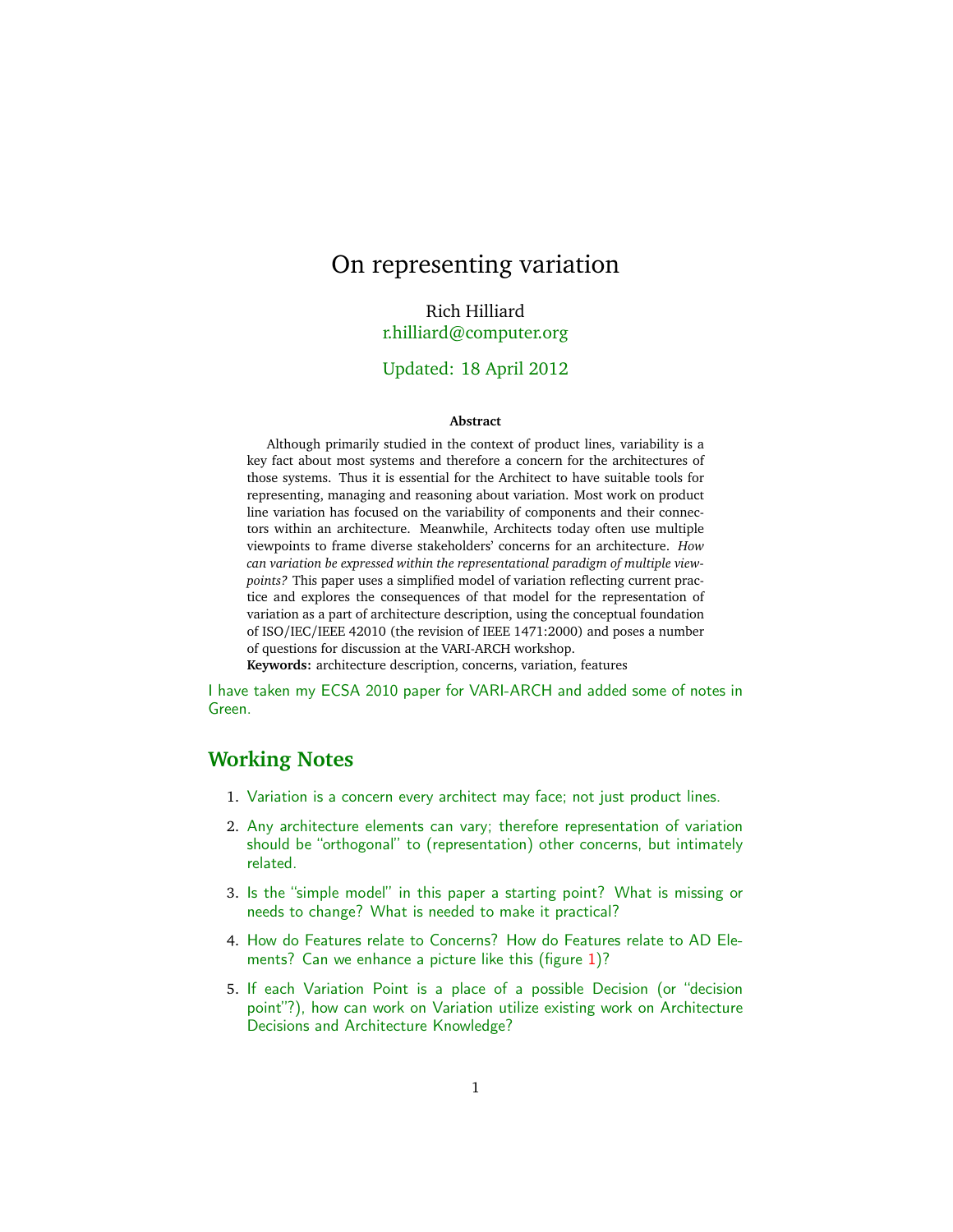

<span id="page-1-0"></span>Figure 1: 42010 Model of Decisions

### **1 Introduction**

Variation has been studied for a number of years, largely in the context of product lines and product families, however it is a key fact of *most, if not all*, systems and therefore a relevant concern for the architectures of those systems. In these systems, variation arises for the same reasons it does in product lines; including: to defer decisions about design or implementation; to support multiple deployments; to achieve system qualities such as adaptability.

If variation is widespread, then its explicit representation is probably a Good Thing. As with so many other properties of systems, we observe that identifying and managing variation early in the life cycle of a system-of-interest (whether a single system, product line, product family, system of systems, or other ensemble) is preferable to discovering and attempting to address variation in that system much later in its life cycle [[11](#page-9-0)].

Given its pervasive nature, it seems every Architect should have tools for dealing with variation in her toolkit. Therefore, this paper focuses on the *representation of variation* from an architecture perspective. However, whereas most work on variation within product lines has focused on the variability of components and their connectors within an architecture [[1](#page-9-1)], Architects today often use multiple viewpoints to frame diverse stakeholders' concerns for an architecture. The question I would like to pose for the workshop is:

*How is variation to be expressed within the representational paradigm of multiple viewpoints?*

In the remainder of this paper, I explore the question of representing variation using as context the conceptual foundations of architecture description presented in ISO/IEC/IEEE 42010 (originally IEEE 1471:2000) [I have updated citations to refer to the published version of the Standard; quoted text and diagrams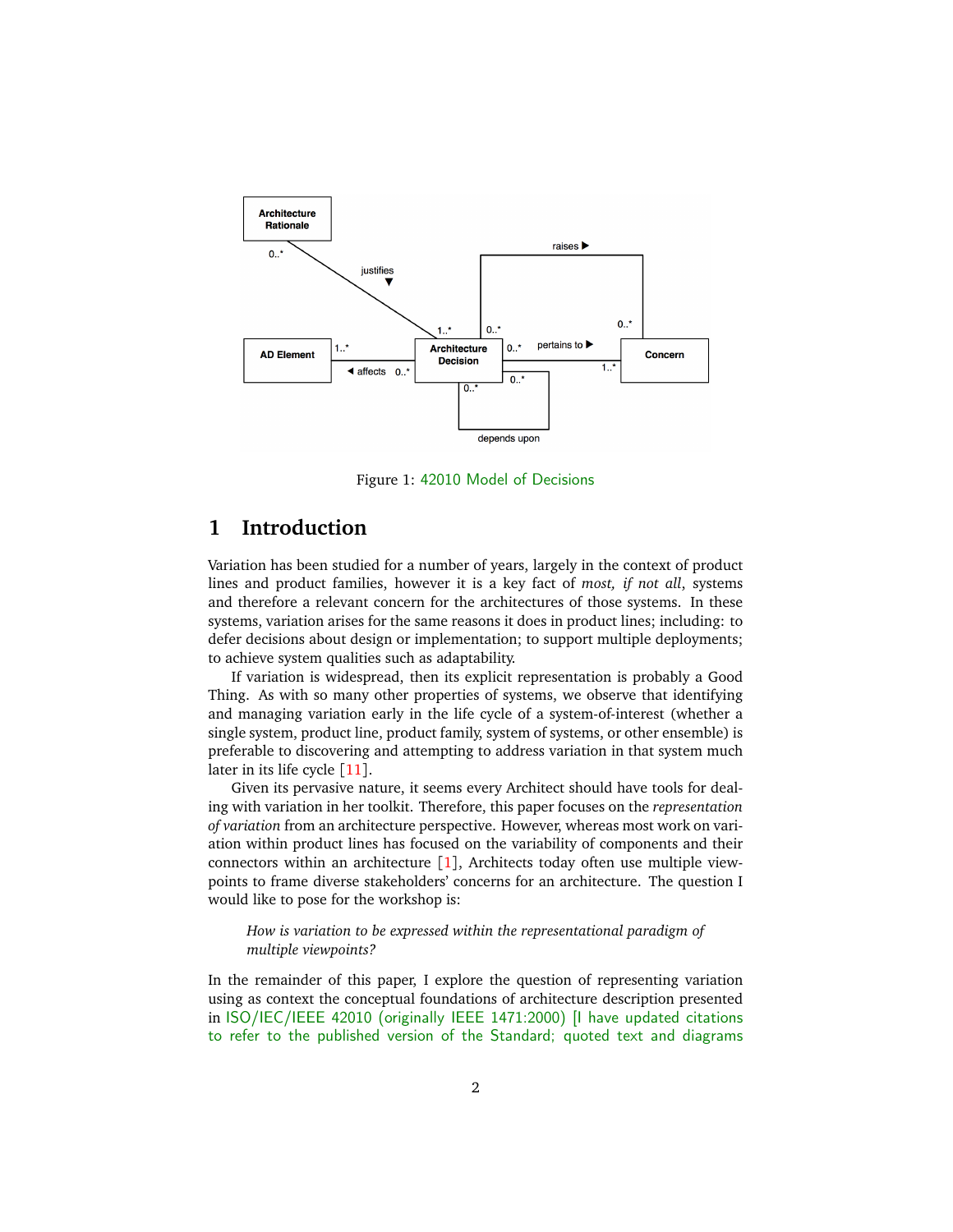have been updated to that version.] with the intent of suggesting a framework for addressing this issue at the workshop.

The next section presents a brief overview of those foundations, section [3](#page-4-0) suggests a simplistic model of variation and section [4](#page-5-0) is an initial exploration of ways in which variation might be captured within that model of architecture description. The Summary section poses a number of specific questions for the workshop.

### **2 On Architecture Description**

As basis for discussion, I use the conceptual foundations of ISO/IEC/IEEE 42010, *Systems and software engineering — Architecture description* [[7](#page-9-2)]. ISO/IEC/IEEE 42010 is the joint ISO and IEEE revision of IEEE Std 1471TM:2000, *Recommended Practice for Architectural Description of Software-intensive Systems* [[6](#page-9-3)].

ISO/IEC/IEEE 42010 attempts to codify best practices in architecture description. It does this by defining a conceptual model (or metamodel) of architecture descriptions: a content model for architecture descriptions (ADs); and, in the newest version, extends these ideas to the specification of architecture frameworks and architecture description languages (ADLs). Most of the observations in section [4](#page-5-0) will apply to all three of these constructs.

The conceptual model in the Standard provides a general syntax and semantics of architecture descriptions, which I briefly summarize here.

An *architecture description* (AD) is an artifact specifying a particular architecture of a *system-of-interest* (which may be a software application, an individual system, a product line, system of systems, etc.).

Reflecting contemporary practice, within ISO/IEC/IEEE 42010, an AD is composed of multiple *architecture views*. A view addresses one or more system concerns relevant to some of the system's stakeholders. A view is composed of one or more models. A key requirement in the Standard is that each view in an AD must completely depict the system with respect to those concerns.

Each view is defined following the conventions of an *architecture viewpoint*. The viewpoint determines the notations and *model kinds* used for that view to enable the expression of the architecture in a manner that addresses a set of *concerns* for its audience of stakeholders.

Reflecting the breadth of what the Architect must deal with, concerns, as defined by the Standard, are meant in the widest possible sense:

**concern** – interest in a system relevant to one or more of its stakeholders

*NOTE:* A concern pertains to any influence on a system in its environment, including developmental, technological, business, operational, organizational, political, economic, legal, regulatory, ecological and social influences.

In the latest edition, the basic ideas for specifying an architecture description have been generalized to enable users of the Standard to also specify architecture frameworks  $[5]$  $[5]$  $[5]$  and architecture description languages (ADLs) – each being a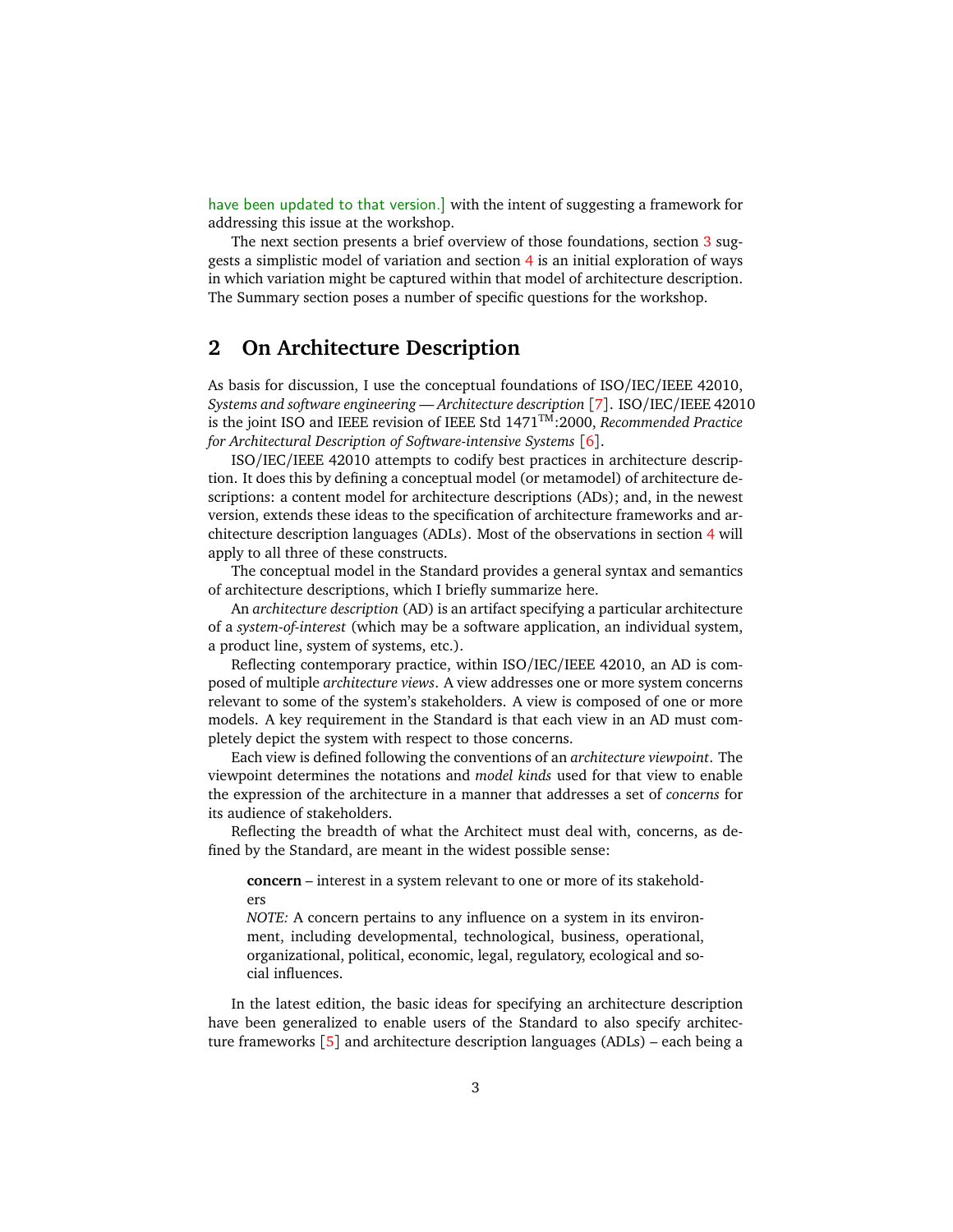mechanism that pairs stakeholders and concerns with viewpoints and model kinds capable of *framing* those concerns.

While the core meanings of these constructs are established by the Standard, there is great flexibility for end users of the Standard (i.e, Architects) in the identification of stakeholders and concerns, and in the formulation of specific viewpoints and model kinds suitable to particular systems, application domains or other considerations – such as how to represent variation! The Standard is defined with the expectation that its users will extend its constructs by defining new viewpoints: each new viewpoint may have its own models, viewpoint languages, notations, as needed to express critical concerns. Therefore, the exact semantics of any particular AD is dominated by semantics of the viewpoints and model kinds used therein.



The core conceptual model is illustrated in figure [2.](#page-3-0)

<span id="page-3-0"></span>Figure 2: Content model of an architecture description (from ISO/IEC/IEEE 42010)

In addition to the constructs discussed above, ISO/IEC/IEEE 42010 adds a basic notion of *AD element*: any construct occurring in an AD; and a notion of *correspondence* and *correspondence rule* for expressing relations between such elements. Correspondences can be used to capture a wide variety of relations within an AD,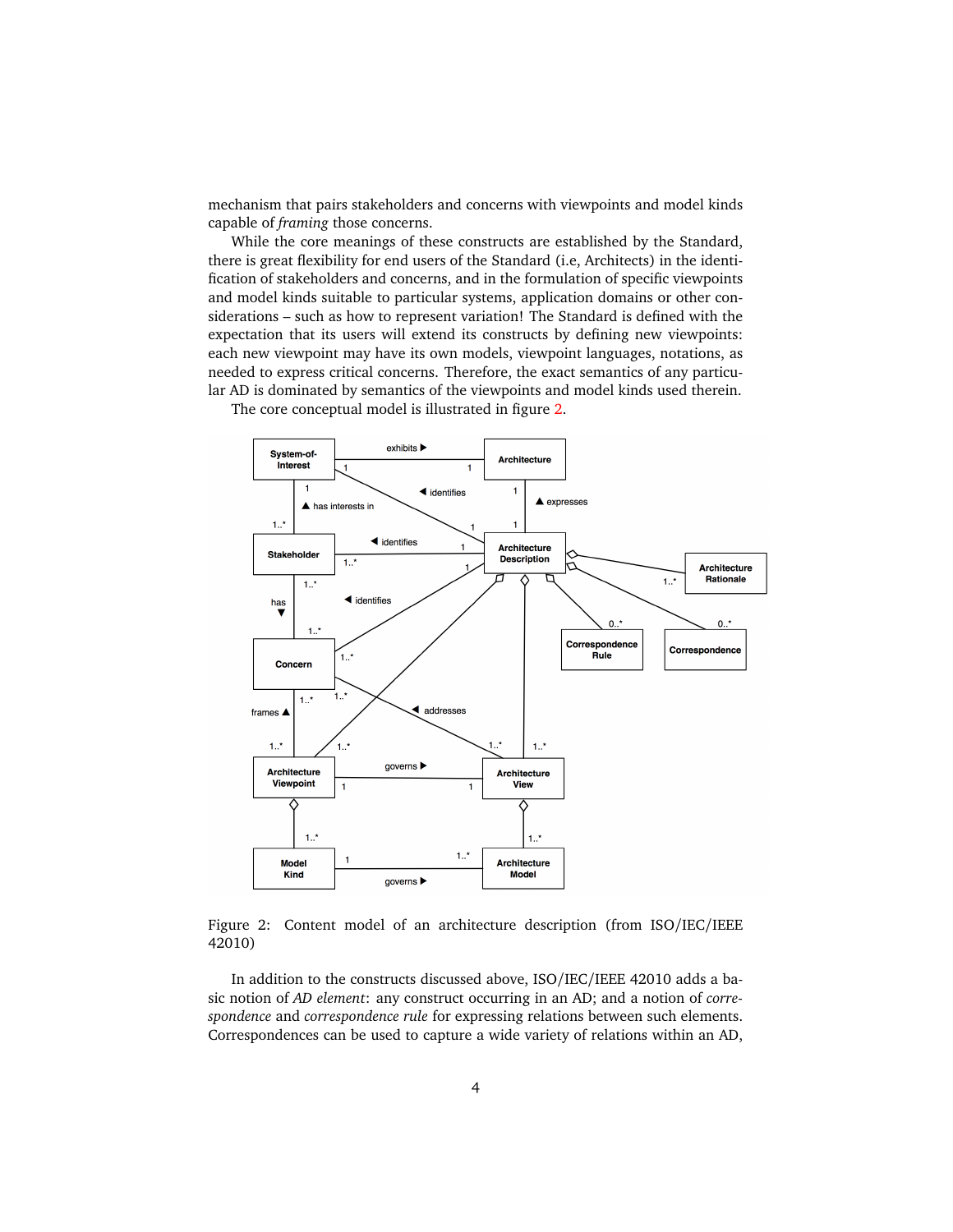including dependency, traceability, and transformation  $[4]$  $[4]$  $[4]$ .

### <span id="page-4-0"></span>**3 On Variation**

Variation has been typically studied in the context of product lines and product families. In these situations, one wants to capture *commonality*: what is the same across products and *variation*: how and when should the products be different. However, variation is not limited to product line and product family situations; the Architect encounters many situations where variation is present and must be expressed. These situations include variations due to: deferral of design decisions and the resulting choices among one or more alternatives; configuration of "single systems" for customization; multiple deployment, operation and/or maintenance scenarios; planned evolution of a system over its life cycle or even within a mode of operation; self-*?* systems, etc. Within the product line context, a wide range of such situations have been studied and taxonomized (see for example  $[3, 9]$  $[3, 9]$  $[3, 9]$  $[3, 9]$  $[3, 9]$ ).

Variation is pervasive throughout the system life cycle, its processes and resulting artifacts. It is in no way the exclusive interest of Architecture. Although this paper is focused on Architecture, specifically on ADs and the linkages to proximate artifacts related to architecture – recognizing key considerations and linkages between AD and other areas, including "upstream" variation requirements which might lead to variations captured in an AD and "downstream" AD variations leading to Design, Implementation, Operations – its observations (if useful at all!) may offer insights outside Architecture.

There are two artifacts frequently used in modeling variability: feature models and variation models.

#### **3.1 Features and feature models**

In product line engineering, variation is often characterized in reference to *features*: a feature being any stakeholder-relevant characteristic of a system. Features express commonalities and potential variations. Features and admissible combinations of features are often recorded using feature models [[11](#page-9-0)]. Feature models express these combinations using trees, AND/OR connectives, mandatory/optional attributes and other constructs.

#### **3.2 Variation points and models**

Another common modeling approach uses *variation points*. A *variation point* specifies where a decision is to be made; including the how, when and where a variation may be introduced. A variation may be described by one or more variations points. Associated with the variation point will be one or more *variants*: alternatives which may be realized. Associated with each variant, one might incorporate *conditions*: what facts must hold to use this variant; and a *binding time*: when the variant may be applied  $[2]$  $[2]$  $[2]$ .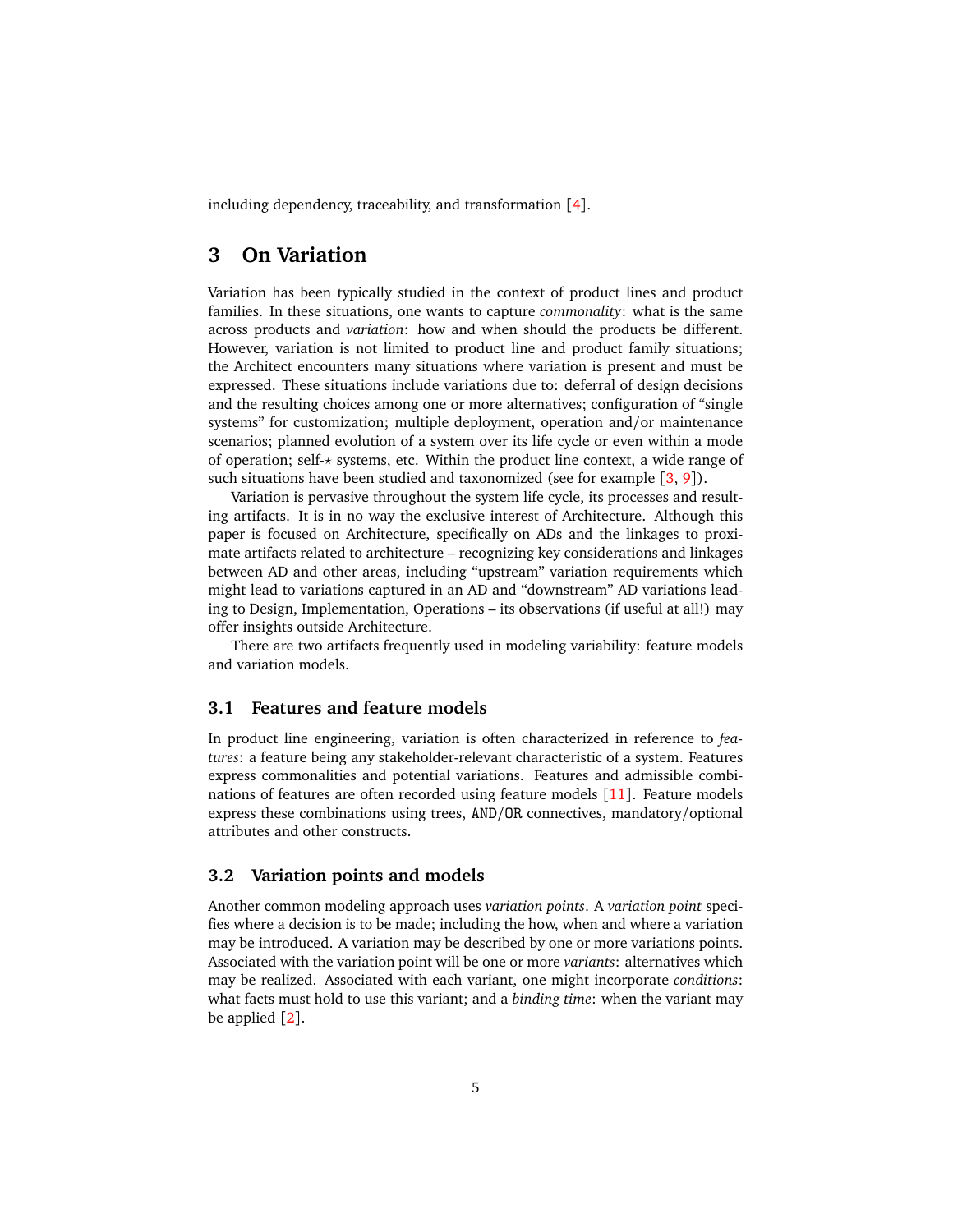Conditions may be expressed logically, as combinations of choices, values of parameters, in terms of dependencies, etc. The scope or *context* of variation is important – e.g., Bachmann and Clements make the distinction between essential versus local variation. When representing variation, capturing this context is critical to aid realization. A variant must tell us what is varied – let's call this the *variant body*. This may be an attached process description, a model or other artifact, describing the outcome or "recipe" for realizing this variant. Finally, the realization of a variant may introduce *dependencies* on other elements. This should be captured in the variation model, too.

Figure [3](#page-5-1) summarizes this simple model – pervasive in the literature.



<span id="page-5-1"></span>Figure 3: Simplistic model of variation

## <span id="page-5-0"></span>**4 Variation in Architecture Description**

This section looks at variation within the context of architecture description, specifically the conceptual framework offerred by ISO/IEC/IEEE 42010.

### **4.1 Sources of variation**

The first thing to observe, is that from an Architect's perspective, *any of the constructs captured in an AD may meaningfully vary for a given system-of-interest*. One can imagine a system with varying stakeholders, varying concerns, and therefore varying viewpoints, views, models and elements.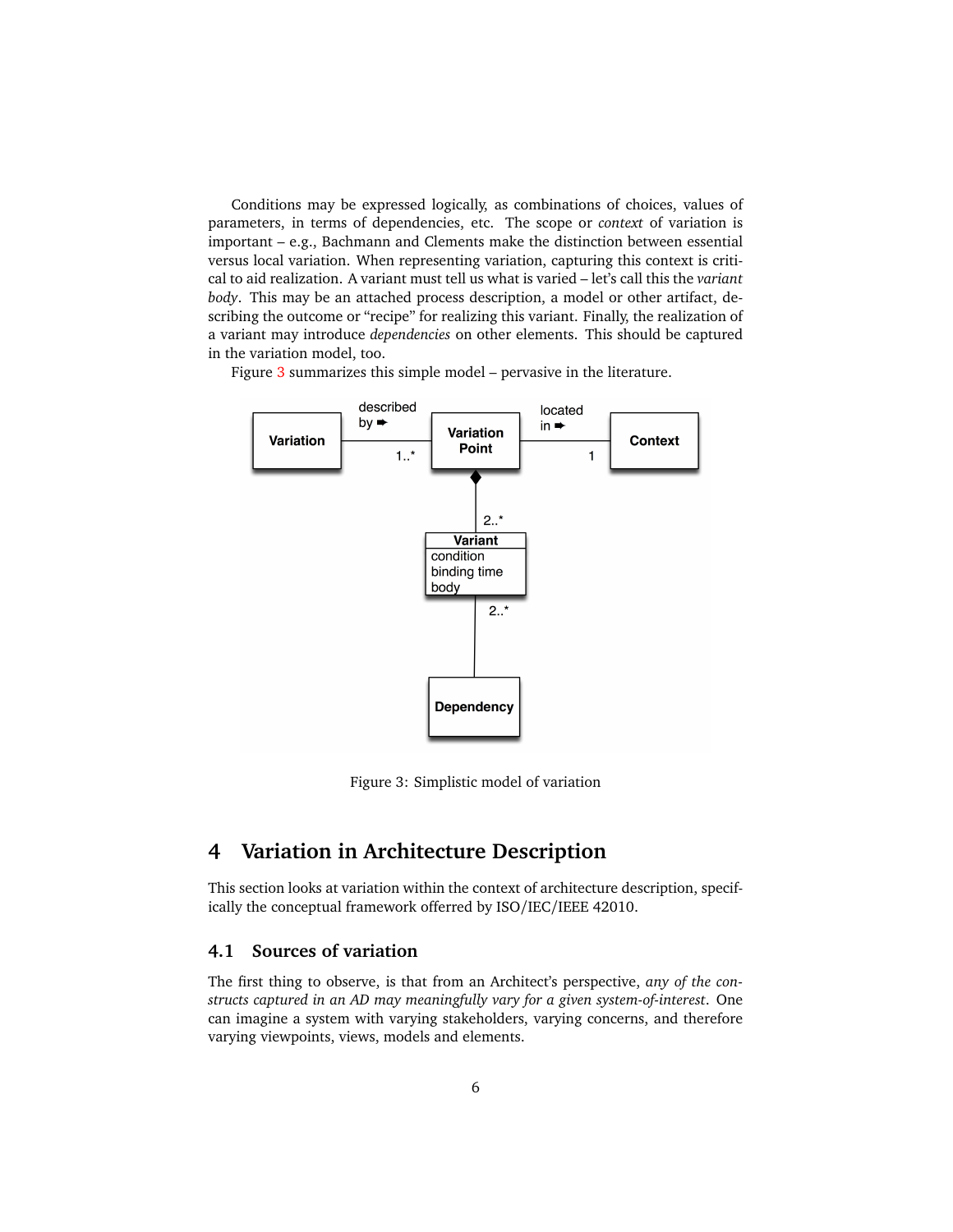Stakeholders may vary in kind: change of stakeholder, or in degree: e.g., casual users versus power users. Within an AD, the consequences of stakeholder variation would potentially include varying concerns, viewpoints, and models, as well as their constituents. I am not aware of approaches to variation that address this dimension of stakeholder variation.

*Varying concerns* is a general expression of a wide range of cases which are beginning to be studied in the product line community, such as variability among qualities, and varying levels of quality  $\lceil 10 \rceil$  $\lceil 10 \rceil$  $\lceil 10 \rceil$ . In the Standard, concern is intentionally very general to cover many familiar categories including quality attributes, non-functional requirements, developmental and operational issues, etc. Because concerns are first-class entities in the Standard, their expression is necessary.

One can discern two broad cases among stakeholders: those concerned with variation and those concerned with implementing and managing the outcome of a particular variation. Metzger et al. discuss this distinction in other terms [[9](#page-9-7)]. In the first case, without getting reflective, *variation itself is a concern* for some stakeholders. While in the second case, stakeholders are interested in implementing, overseeing or using the implementation of particular variants and others will want to reason about the consequences of those selections.

I would observe that the feature models already in use treat variation as a concern, attempting to capture all permissible variation in one place:

This approach assumes that the feature model plays the exclusive role of gathering and representing all variability aspects of a system (or a family thereof) in one central variability view ([?]). This, however, implies that, since they must potentially accommodate a wide diversity of feature types (such as behavioral, structural or data), feature models necessarily have little to say about the meaning of the variability they represent. [[10,](#page-9-9) Liaskos, et al., 18]

As an Architect, I am agnostic as to whether a feature model is an architecture view, or an input to Architecting, but will make these observations:

- For many stakeholders, a feature model would be more than enough information about an architecture.
- We should ask where the vocabulary used to name and describe features comes from. It is clearly more than just requirements, and equally clearly less than design. Taking the definition of feature seriously: any stakeholderrelevant characteristic may be a feature; therefore, I would posit that *any AD element in any viewpoint language may express a feature*. Of course, some may be much more interesting than others, and many "features" may be aggregations of AD elements. A consequence of this is that the basic partitioning of an AD by its viewpoints lends itself to creating the context for each feature.

In this regard, there is probably useful work to be done among the communities interested in goals, intentions, dimensions of variation, concern spaces and architecture concerns in the sense of the Standard. The strict structuring into trees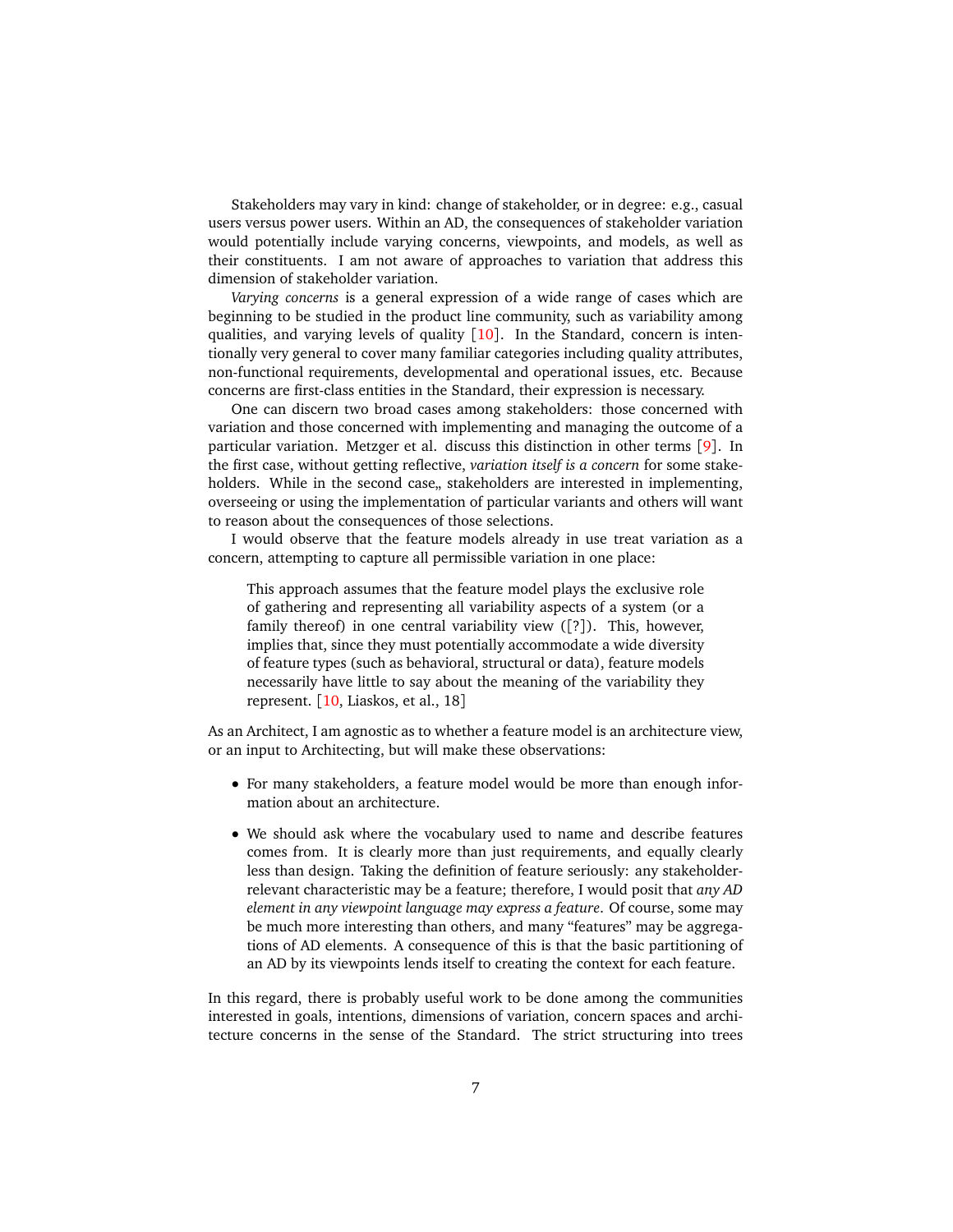often used for goals and some variation models may be too strict for this general case. Experience in Architecting suggests the relations are more complex and do not typically have a single "root" due to multiple stakeholders, conflicts, etc.

#### **4.2 Expressing Variation**

Given the simplistic model of variation shown above, we can now look at possible kinds of variation.

The first thing to notice is that if we capture a variation as in figure [3](#page-5-1) then potentially anything in an AD might be in the vocabularies for a Condition, or might occur in a Body; i.e., anything in the AD could be a source of variation or a target of variation.

The Binding time in an AD may be within the AD, i.e., the variant expresses changes to be realized within the architecture; or may be realized downstream: during Design, Implementation, Deployment, Installation, Operation (or beyond: one can imagine system retirement options, especially for critical systems). Often, the binding time will be obvious from the variation point's context, which will be expressed by the model or view to which it refers (e.g., an operational view is unlikely to contain a design-time variation point).

It is critical to capture the dependencies among variants. Within the context of architecture description, dependencies would (hopefully) already be part of each viewpoint language, and should therefore be available for expression of variant dependencies. For cross-model and cross-view dependencies, correspondences can be used.

Finally, wherever there is no variation (point) in an AD, the reader can assume there is commonality!

#### **4.3 Implementing Variation**

Given the scheme for architecture description in ISO/IEC/IEEE 42010, there are several possible approaches to implementing variation constructs within the the Standard:

- 1. a *variation viewpoint*, for defining a single view within an AD where all variation-related information resides;
- 2. a *variation model kind*, which can shared over multiple viewpoints; packaging all variation points relevant to each view into a model within that view;
- 3. a global, viewpoint-neutral *variation notation or annotation scheme*, (building on the body of existing knowledge of AND/OR trees, mandatory/optional features) which may be utilized wherever needed within each/any view/model;
- 4. Unique, idiosyncratic approaches to variation for each viewpoint or model kind where variation may arise.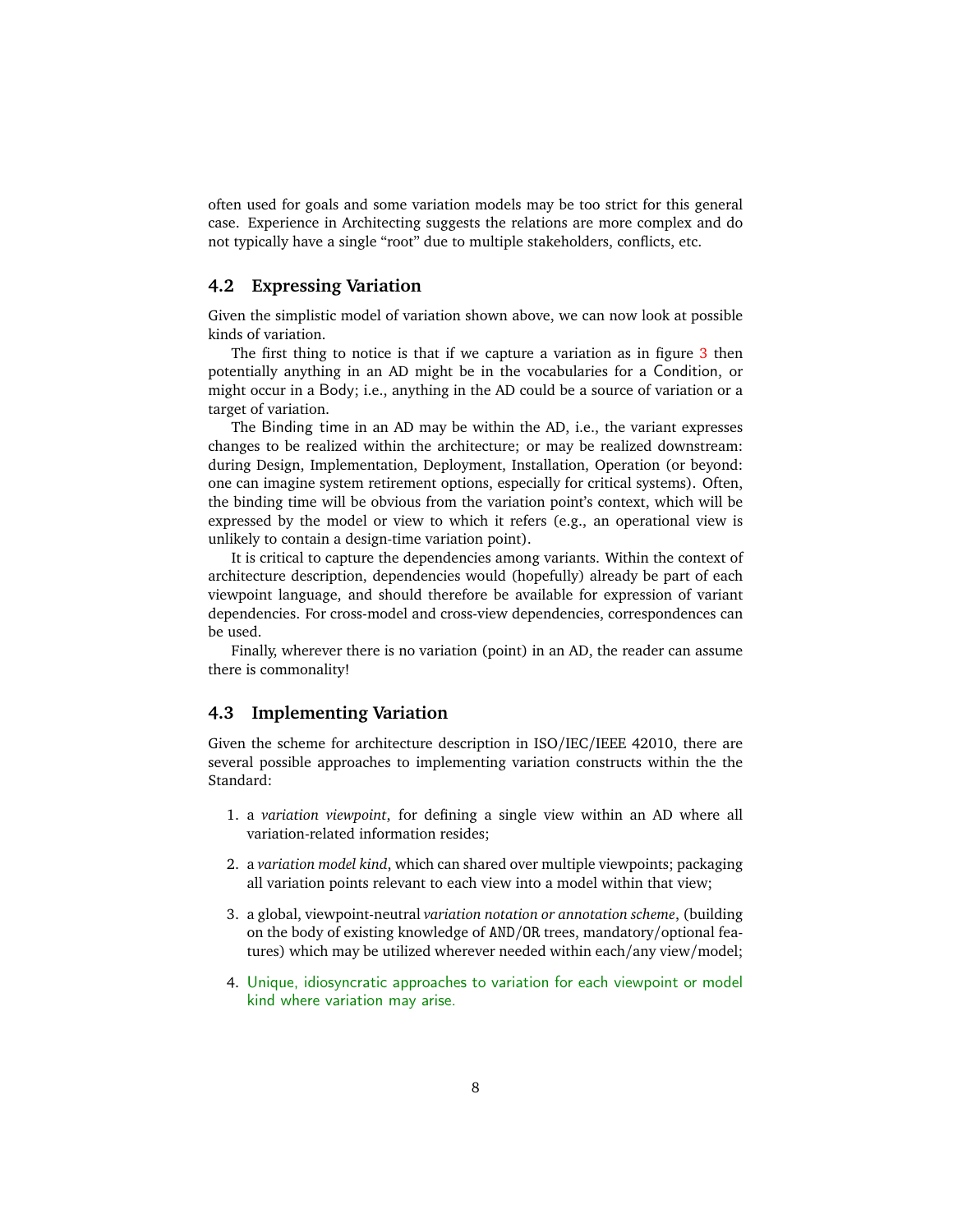At this point in time, I see no basis on choosing a single implementation approach, and the needs of various Architects and systems may lead to preferring one or another in individual cases. Analogs to each can be found in the existing literature. For example:

Thiel and Hein use a feature model and a variation point viewpoint (although they do not call it that) with one or more architecture views in the spirit of IEEE 1471 to express variation  $\lceil 11 \rceil$  $\lceil 11 \rceil$  $\lceil 11 \rceil$ .

KumbangSec defines four kinds of variability, each associated with a defined viewpoint: functional, security, component and connector, and deployment variability [[10,](#page-9-9) Myllärniemi, et al., 61]

More than one researcher has observed the similarity, synergy of variations and aspects [[10,](#page-9-9) Kim, et al., 37ff]. In ISO/IEC/IEEE 42010, model kinds can be used for aspect-style Architecting, and for "packaging" portions of an architecture description in general.

Mens et al. show how change can be represented in a first-class manner in terms of resemblances and replacements  $[8]$  $[8]$  $[8]$ . Their language could be a candidate of the third type, a schme to be used across viewpoints and model kinds.

### **5 Summary**

Variation is pervasive in Architecting – not just for product lines and product families. Therefore, it is essential for the Architect to have tools for handling variation in her toolkit. Common approaches to variation in the software product line literature, features models and variation points, have been "contextualized" to fit with the practices of contemporary architecture description, using the paradigm of multiple viewpoints together with hints at how they may be generalized are suggested. But the main goal of this paper is to suggest a background to explore the representation of variation within this paradigm. The following questions are posed in the context of the above presentation for discussion at the workshop:

- 1. Is the simple model of capturing variation described in [3](#page-4-0) adequate in the multiple viewpoints paradigm?
- 2. Are there alternate models of variation suggested by this model of architecture description?
- 3. Which "bindings" of constructs of variation elements in Figure 2 to AD constructs make sense? I.e., practically speaking, which AD constructs can usefully vary and therefore ought to be representable?
- 4. Can/should variation be limited to "structural" models (modules, components or connectors) or is the notion equally useful for arbitrary architecture views?
- 5. Can/should feature models be generalized to multiple views?